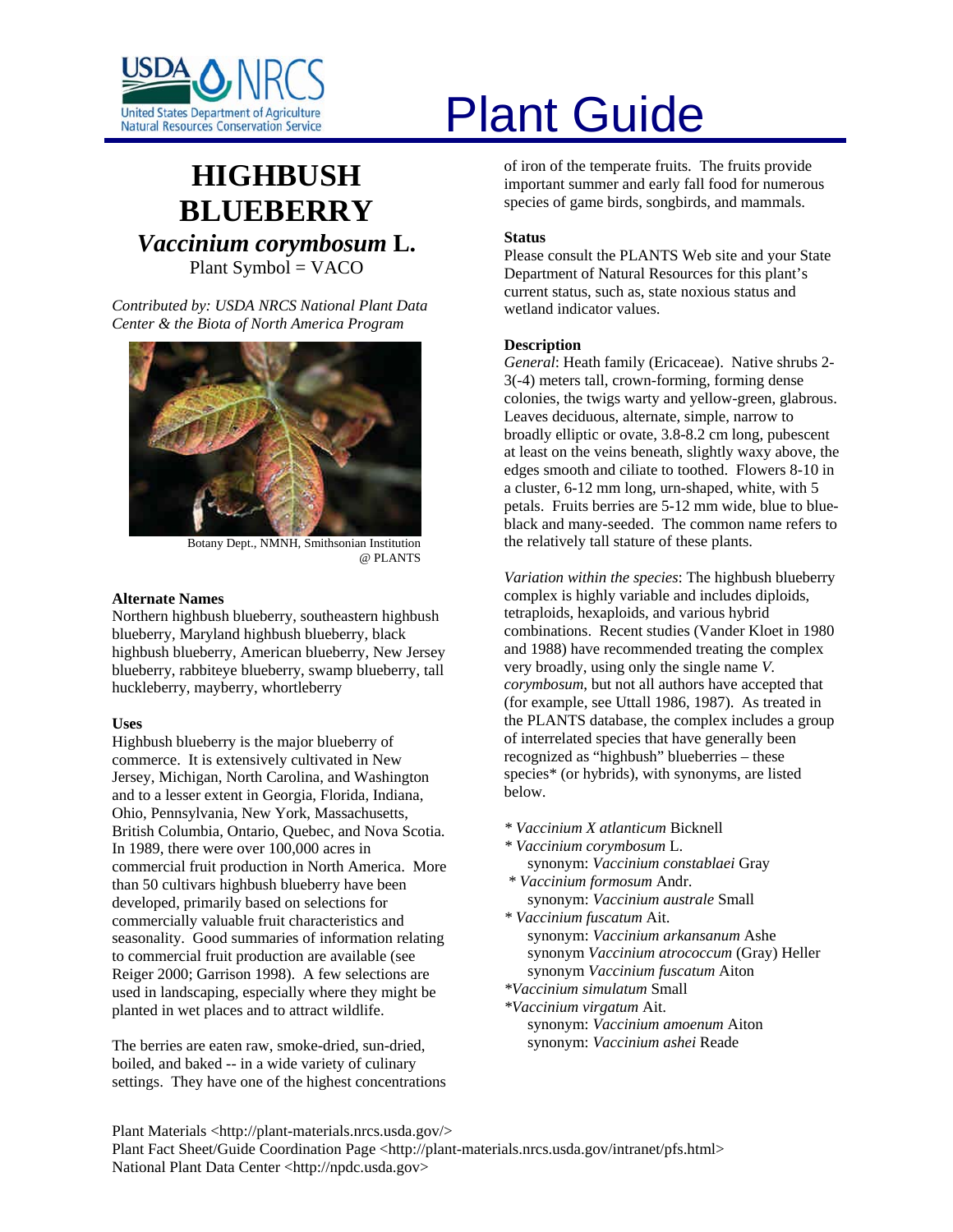Highbush blueberry (*V. corymbosum***)** hybridizes with one of the "lowbush" blueberries (*V. angustifolium* Ait.). Hybrids used in commercial fruit production are *V. corymbosum* X *V. darrowi* (southern highbush blueberry), (*V. arboreum* X *V. darrowi*) x *V. corymbosum* (pollen donor), and southern highbush blueberry hybrids X *V. simulatum*.

*Distribution*: Widespread in eastern North America, from Nova Scotia, New Brunswick, Quebec, and Ontario, Maine to Wisconsin, southward to South Carolina and Georgia and along the Gulf coast to Arkansas, Louisiana, east Texas, and Oklahoma. It has been introduced outside of its natural range for commercial berry production in Wisconsin, Washington, British Columbia, and New Brunswick. For current distribution, please consult the Plant Profile page for this species on the PLANTS Web site.

#### **Adaptation**

Highbush blueberry grows best and most commonly in moist or wet peat of moderate to high acidity – in and around marshes, swamps, and lakes, often with extended flooding, as well as on floodplains, sheltered slopes, and ravines. It also occurs in drier areas – dunes and barrier beaches, rocky hillsides, oak woods, and pine woods. It occurs as a dominant or co-dominant on Appalachian "heath balds." All of these are more or less open sites, and because of its shade intolerance, highbush blueberry can be eliminated as shading increases with overstory cover. Flowering (February-)March-June, sporadically in the southern portion of its range; fruiting (April- )May-October, about 62 days after flowering.

#### **Establishment**

Highbush blueberry produces abundant fruit every year. Bees are the primary pollinator. The seeds may be widely dispersed in bird and mammal droppings, but germination success can be reduced up to 15% after passing through an animal gut. In the southern portion of its range, highbush blueberry seeds have thick seed coats and require cold stratification before germination. Those from northern regions produce thinner seed coats and germinate in the autumn after dispersal.

Some reports describe vigorous sprouting from the root-crown in highbush blueberry after top-kill by fire or disturbance, while others note that sprouting is uncommon. This perhaps reflects the variability (and perhaps the taxonomic uncertainty) that exists within the species complex. Plants also have been noted to occasionally produce root sprouts 1-2 meters away from the parent.

#### **Management**

Seeds or cuttings can propagate plants of highbush blueberry. Ideal soil for cultivation is moist, high in organic matter, highly acidic (4.5-5.5), and well drained. The plants grow in full sun to partial shade, but those in open sites produce more flowers and have brighter fall foliage color. Highbush blueberry (*V. corymbosum*) is self-fertile, but cross-pollination increases fruit set and results in larger, earlier berries with more seeds (see Agriculture Western Australia 2000). Other species of the complex are partially or completely self-incompatible.

#### **Cultivars, Improved and Selected Materials (and area of origin)**

These plant materials are readily available from commercial sources. Contact your local Natural Resources Conservation Service (formerly Soil Conservation Service) office for more information. Look in the phone book under "United States Government." The Natural Resources Conservation Service will be listed under the subheading "Department of Agriculture."

#### **References**

Agriculture Western Australia 2000. *Bee pollination benefits for blueberry crops*. Web site. <http://www.agric.wa.gov.au/programs/dairy/apicult ure/blueberry.htm#ref10>

Camp, W.H. 1945. *The North American blueberries with notes on other groups of Vacciniaceae*. Brittonia 5:203-275.

Garrison, N. 1998. *Descriptions of blueberry varieties in trial conducted by Nancy Garrison*. Master Gardeners of Santa Clara County Online. Univ. of California Cooperative Extension, Urban Horticulture Program. <http://www.mastergardeners.org/recommend/blueva r.html>

Reiger, M. 2000. *Mark's fruit crops*. Univ. of Georgia, Dept. of Horticulture. Web site. <http://www.uga.edu/hortcrop/rieger/index.html>

Uchytil, R.J. 1993. *Vaccinium corymbosum*. IN: W.C. Fischer (compiler). *The fire effects information system* [Data base]. U.S.D.A., Forest Service, Intermountain Research Station, Intermountain Fire Sciences Laboratory, Missoula, Montana. <http://www.fs.fed.us/database/feis/>

Uttal, L.J. 1986. *Updating the genus Vaccinium (Ericaceae) in West Virginia*. Castanea 51:197-201.